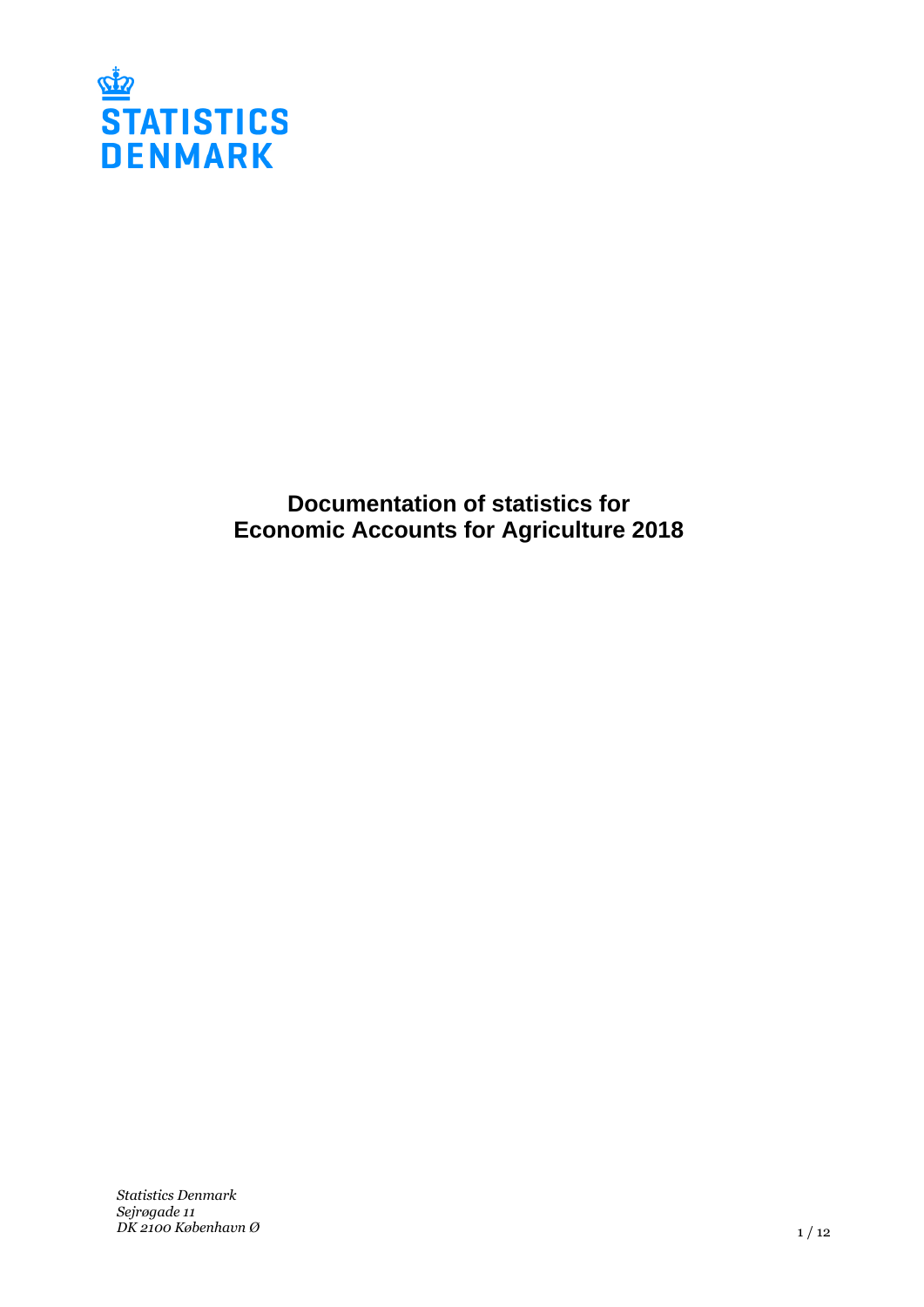

# **1 Introduction**

The Economic Accounts for Agriculture (EAA) illustrates the development in the economy in the agricultural sector and serves as input to the National Accounts. Economic Accounts for Agriculture exist back to 1935, but the statistics are in their present form comparable from 1990 onwards.

# **2 Statistical presentation**

The Economic Accounts for Agriculture (EAA) is an annual statement of the agricultural business results, including crop and animal sales products, intermediate consumption, grants and taxes. The Economic Accounts for Agriculture shows the results before depreciation, interest and remuneration of labor. The statistics are calculated in million Danish kroner and as price and volume indices. It is broken down by type and geographical by region.

# **2.1 Data description**

The Economic Accounts for Agriculture (EAA) form the basis of the agricultural part of the National Accounts. The bottom line of the statistics is the gross value added at factor prices, which measures the income available for the input of labour and capital, including depreciation, return to internal and debt capital, compensation of employees and return to the farmer.

The EAA can be split up into the following headings:

- Value of agricultural sales products
	- Crops
	- ƕ Animals
- Income from agricultural services
	- ƕ Agricultural contract work
	- ƕ Milk quotas for hire
- Income from inseparable non-agricultural secondary activities
- Value of changes in stocks
	- ƕ Changes in stocks at farms
	- ƕ Changes in livestock
- Output of agricultural industry (The sum of the four above mentioned items)
- Intermediate consumption
	- Seeds
	- Energy
	- ƕ Fertilizers
	- **Pesticides**
	- ƕ Veterinary expenses
	- ƕ Feeding Stuffs
	- ƕ Repairs and maintance
	- ƕ Agricultural services
	- ƕ Bank services, indirectly and directly measured
	- ƕ Services from other industries
- Gross value added at producer prices
- Subsidies and taxes on products
- Gross value added at basic prices
- General subsidies and taxes
- Gross value added at factor prices

*Statistics Denmark Sejrøgade 11 DK 2100 København Ø*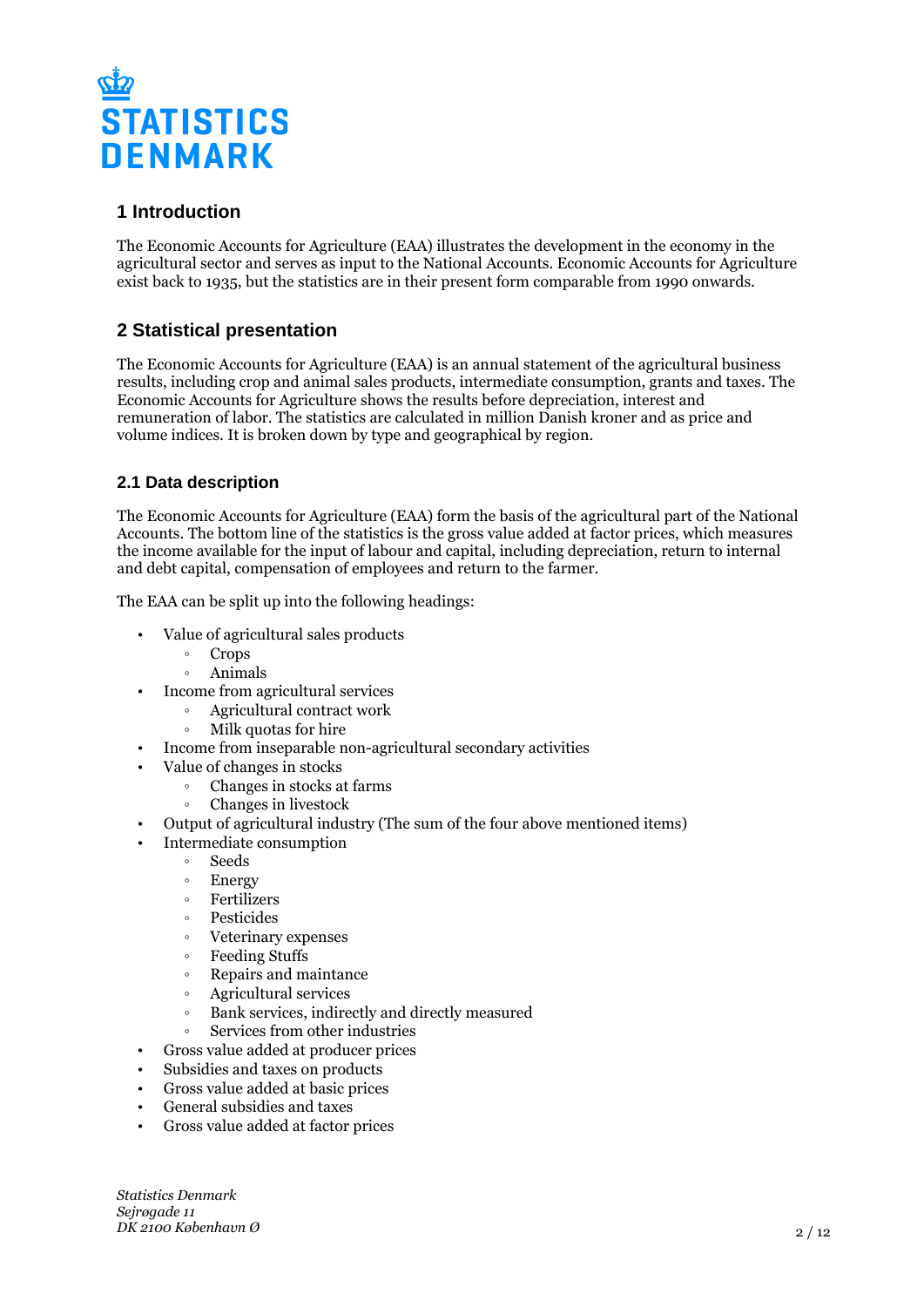

# **2.2 Classification system**

The Economic Accounts for Agriculture is calculated in million Danish kroner and as price and volume indices. It is broken down by type and geographical by region.

# **2.3 Sector coverage**

Agriculture and horticulture.

# **2.4 Statistical concepts and definitions**

Output: Output is the sum of crops and animal products, agricultural services and secondary activitites

Agricultural goods sold: The value of crops and animal products

Crop products: The value of all crop products including cereal, forage crops and fruit and vegetables

Animal output: The value of animal products including meat, live animals and products from animals such as milk and eggs

Agricultural services: The value of agricultural contract work and renting of milk quotas

Secondary activities: Secondary activities covers miscellaneous revenue

Changes in stock and livestock: Changes in stock and livestock

Intermediate consumption: Costs associated with the production e.g. seeds, energy and feeding stuffs

Gross value added at producer prices: Output minus intermediate consumption

Gross value added at basic prices: Gross value added at producer prices plus subsidies on products minus subsidies and taxes on products

Gross domestic product at factor cost: Gross value added at basic prices plus general subsidies minus taxes on production

# **2.5 Statistical unit**

The Economic Accounts for Agriculture is published on national and regional level.

# **2.6 Statistical population**

The population covers the economic activity in the agricultural sector.

### **2.7 Reference area**

Denmark.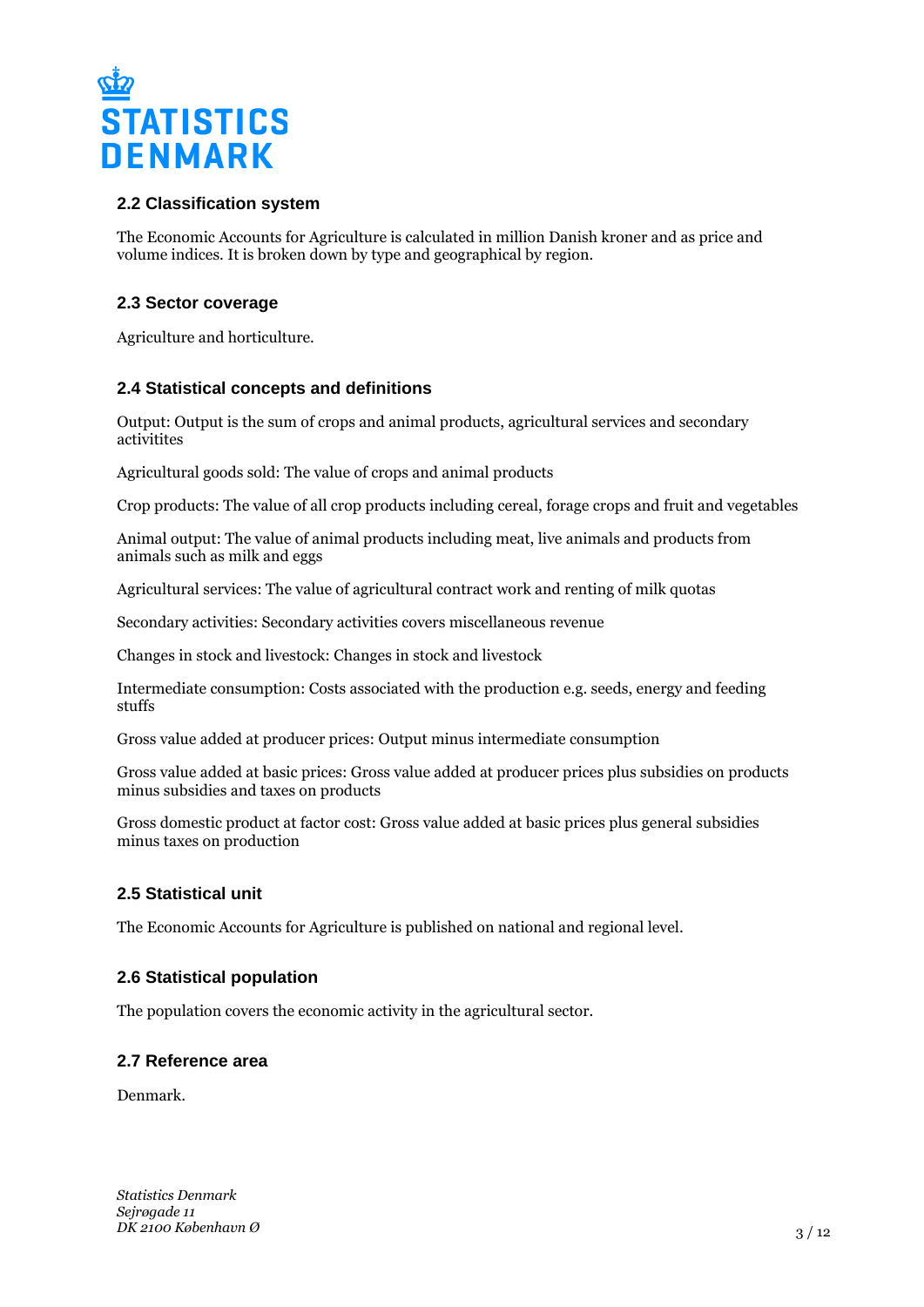

### **2.8 Time coverage**

The Economic Accounts for Agriculture has been published since 1990. The regional data has been available since 2011.

### **2.9 Base period**

There are price and volume indices, which have base years 2005, 2010 and 2015.

See a more in-depth description of the development in the section on Internal consistency.

### **2.10 Unit of measure**

The type of products are calculated in million DKK and there is price and quantity indices for the Economic Accounts for Agriculture.

### **2.11 Reference period**

It is a yearly statistic following the calender.

### **2.12 Frequency of dissemination**

The Economic Accounts for Agriculture are published yearly in May and the yearly regional data are published in November.

### **2.13 Legal acts and other agreements**

Regulation (EC) No. 138/2004 of the European Parliament ad of the Council of 5 December 2003 on the Economic Accounts for Agriculture in the Community.

### **2.14 Cost and burden**

The statistics are based mainly on data from other statistics. Therefore, there is no direct reporting burden in the compilation of these statistics.

### **2.15 Comment**

Further information can be found on the subject **Agricultural Economics** or by contacting Statistics Denmark .

# **3 Statistical processing**

The Economic Accounts for Agriculture is yearly calculated based on data from many different statistics, mainly from the agricultural statistics. The values of the different products are calculated using prices and quantities. Data is validated when the primary statistics are calculated but it is also validated when used in the calculation of the Economic Accounts for Agriculture.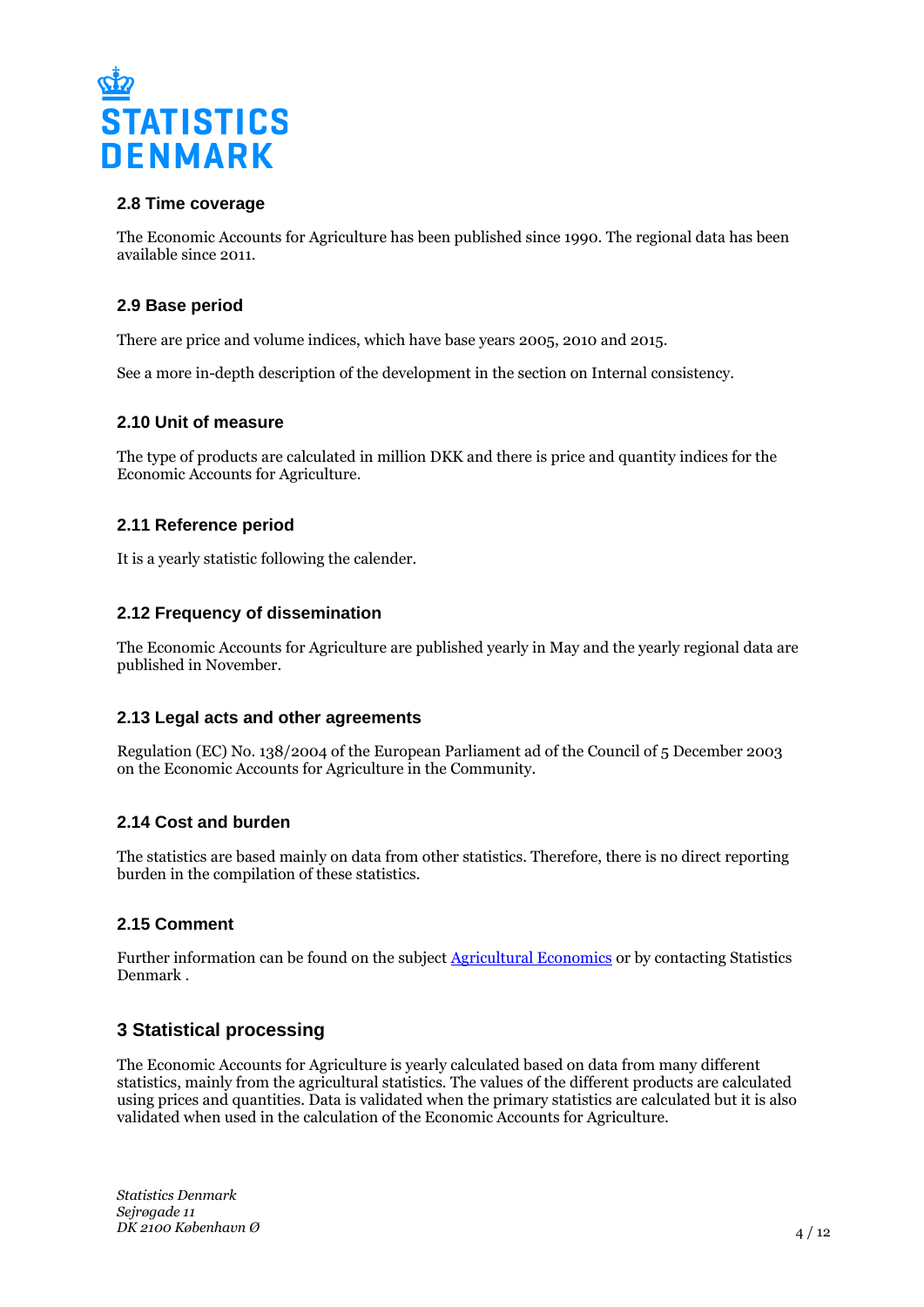

# **3.1 Source data**

The Economic Accounts for Agriculture consist of data on values of the agricultural production and intermediate consumption from many different statistics produced in Statistics Denmark. It is mainly statistics related to agriculture and the agricultural sector e.g.

Farm structure survey ( number of holdings and areas), Vegetable statistics (harvest results and stocks of crops), Animal statistics (livestock and livestock products), Intermediate Goods (feeding stuffs, fertilizers and pesticides), Accounts Statistics for Agriculture, Prices and price indices for Agriculture.

Data regarding the finance Act are used to the calculation of bank services and taxes. Other than that data from International trade is also used. Finally data from the Danish Agricultural Agency is used to the calculations on subsidies.

# **3.2 Frequency of data collection**

Yearly.

# **3.3 Data collection**

Data is not gathered directly to the Economic Accounts for Agriculture but it comes from other existing statistics. A lot of the materials are available in Statbank Denmark, whereas other materials are gathered in other agricultural statistics and the data is available here. Data on subsidies are delivered by the Danish Agricultural Agency.

### **3.4 Data validation**

The data validation is made in different steps.

Data is validated in the primary statistics. When data is delivered to the Economic Accounts for Agriculture, data is checked again both in relation to the results former years and to the overall development. It is possible to check the primary data again if it is necessary. At the end the data is compared to each other and corrections can be made.

### **3.5 Data compilation**

The data compilation is closely connected with the data validation. Overall are prices and quantities collected and the values of each product are calculated. At the same time it is taken into account that there are different boundaries for the different statistics where imputation can be used.

# **3.6 Adjustment**

Corrections are not made on data other than what has already been described in data validation and data processing.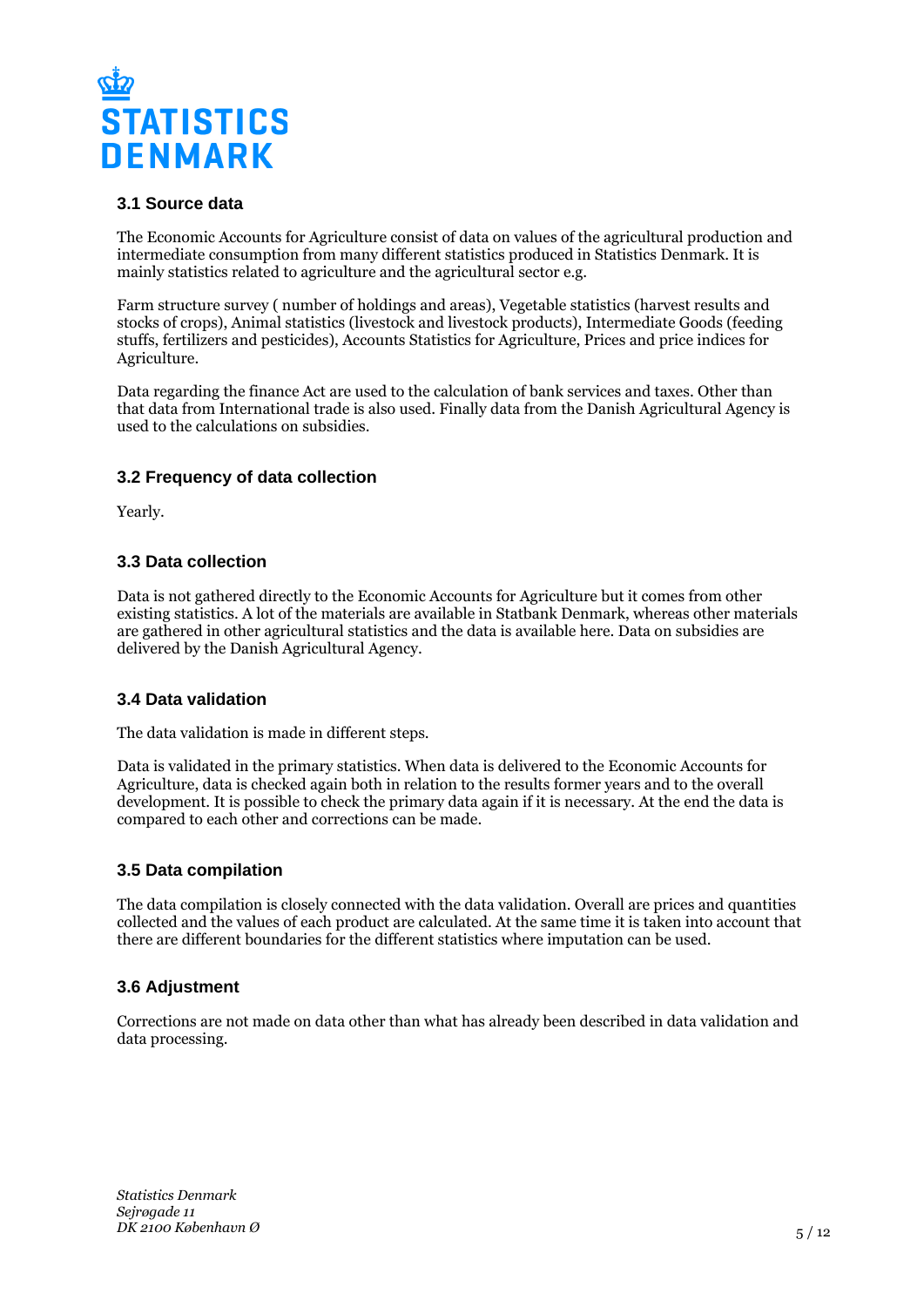

# **4 Relevance**

The Economic Accounts for Agriculture is relevant for the Danish authorities especially the Ministry of Environment and Food of Denmark, EU and the agricultural organizations, so they can follow the development in the economic activities in the agricultural sector. It is also an input to the National Accounts. There are a working group connected to the agricultural statistics which also includes the Economic Accounts for Agriculture.

# **4.1 User Needs**

The Economic Accounts for Agriculture is relevant for the Danish authorities especially the Ministry of Environment and Food of Denmark, EU and the agricultural organizations, so they can follow the development in the economic activities in the agricultural sector. It is also an input to the National Accounts.

# **4.2 User Satisfaction**

There is a user committee for agricultural statistics and a working group for account statistics for agriculture, where the users have the possibility to comment on the Economic Accounts for Agriculture. There is also a user comittee for economic statistics, where the National Accounts are discussed. The users are satisfied with the statistics.

# **4.3 Data completeness rate**

The Economic Accounts of Agriculture are in full compliance with all regulations and EU data deliveries.

# **5 Accuracy and reliability**

As the statistics are compiled on the basis of a wide range of agricultural statistics, a significant number of sources of statistical errors are present. Problems with providing fully representative reference periods can give uncertainty whereas information from dairies and slaughterhouses is exact. For the preliminary results some estimates and assumptions are used until the primary data are finalized which is the reason why the Economic Accounts for Agriculture are finalized two years after the first time published. The reliability f the statistics is good. The margins of statistical error are not calculated.

# **5.1 Overall accuracy**

The Economic Accounts for Agriculture is based on a lot of different sources, where the uncertainty is different. Problems with providing fully representative reference periods can give uncertainty whereas information from dairies and slaughterhouses is exact. For the preliminary results some estimates and assumptions are used until the primary data are finalized which is the reason why the Economic Accounts for Agriculture are finalized two years after the first time published. Not all data sources have the same boundary, therefore calculation factors is used. The inaccuracies are larger on regional level.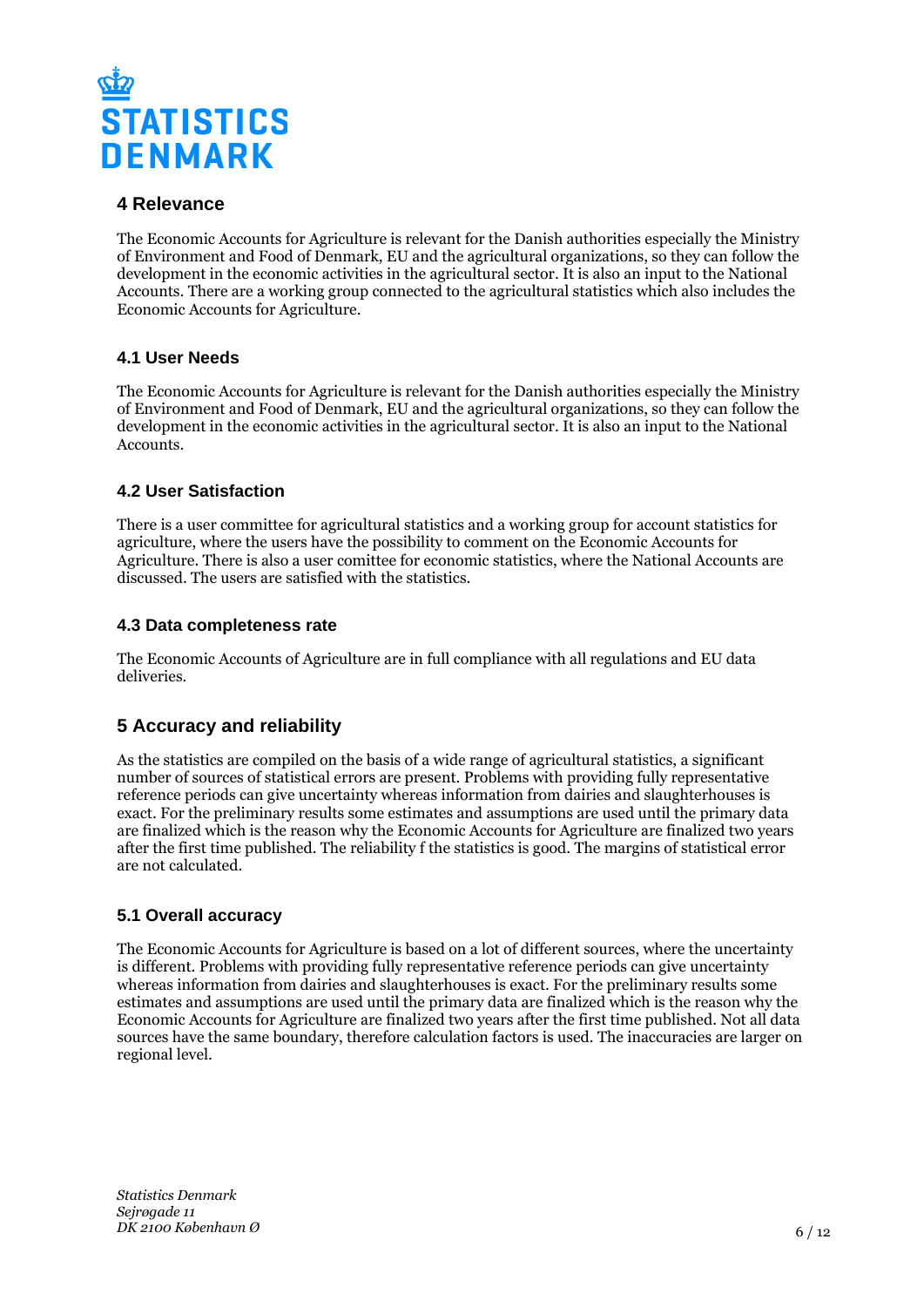

# **5.2 Sampling error**

Not relevant for this statistic.

# **5.3 Non-sampling error**

The Economic Accounts for Agriculture is based on a lot of different sources, where the uncertainty is different. Problems with providing fully representative reference periods can give uncertainty whereas information from dairies and slaughterhouses is exact. For the preliminary results some estimates and assumptions are used until the primary data are finalized which is the reason why the Economic Accounts for Agriculture are finalized two years after the first time published. Not all data sources have the same boundary calculation factors is used. The inaccuracies are larger on regional level.

# **5.4 Quality management**

Statistics Denmark follows the recommendations on organisation and management of quality given in the Code of Practice for European Statistics (CoP) and the implementation guidelines given in the Quality Assurance Framework of the European Statistical System (QAF). A Working Group on Quality and a central quality assurance function have been established to continuously carry through control of products and processes.

### **5.5 Quality assurance**

Statistics Denmark follows the principles in the Code of Practice for European Statistics (CoP) and uses the Quality Assurance Framework of the European Statistical System (QAF) for the implementation of the principles. This involves continuous decentralized and central control of products and processes based on documentation following international standards. The central quality assurance function reports to the Working Group on Quality. Reports include suggestions for improvement that are assessed, decided and subsequently implemented.

# **5.6 Quality assessment**

The statistics are compiled on the basis of several different sources, each contributing with statistical inaccuracies. The accuracy is evaluated to be highest on the areas which has the smallest influence on the results. The difference between the preliminary results and the final figures are around 3 per cent. The accuracy is larger on the regional level.

# **5.7 Data revision - policy**

Statistics Denmark revises published figures in accordance with the [Revision Policy for Statistics](https://www.dst.dk/en/OmDS/strategi-og-kvalitet/revisionspolitik.aspx)  [Denmark.](https://www.dst.dk/en/OmDS/strategi-og-kvalitet/revisionspolitik.aspx) The common procedures and principles of the Revision Policy are for some statistics supplemented by a specific revision practice.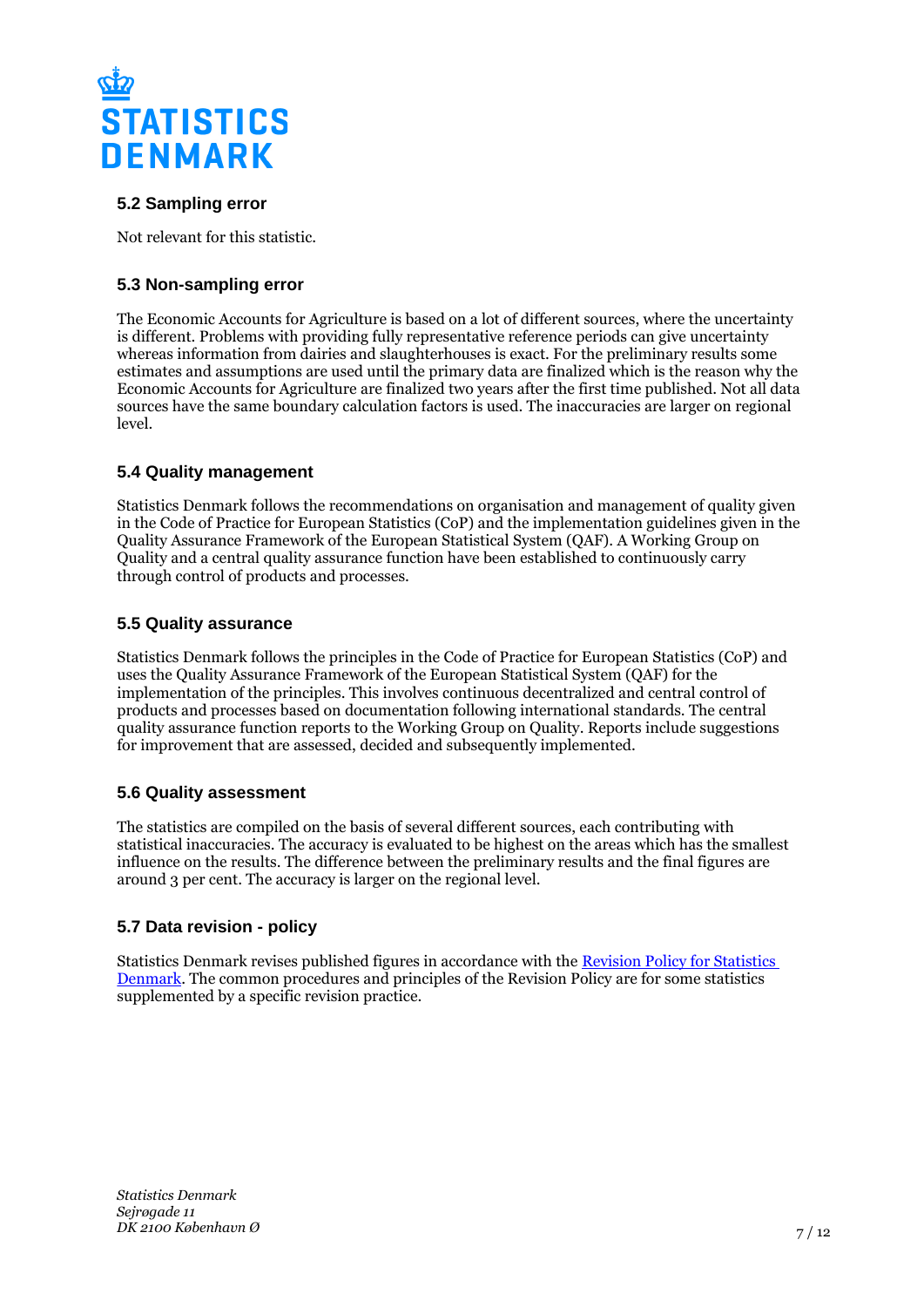

# **5.8 Data revision practice**

The Economic Accounts for Agriculture is published once a year and are preliminary for the first two years they are published and are considered final after three years. Between the preliminary and final figures the results may vary up to plus/minus 3 percent. The Economic Accounts for Agriculture on regional level are also published once a year with the same distribution of preliminary and final figures.

# **6 Timeliness and punctuality**

The preliminary statistics are published at the latest 6 months after the end of the reference period. The final figures are published 2 years and 6 month after the reference period.

# **6.1 Timeliness and time lag - final results**

The preliminary statistics are published at the latest 6 months after the end of the reference period. The final figures are published 2 years and 6 month after the reference period. The regional Economic Accounts for Agriculture is published in November.

# **6.2 Punctuality**

Due to the dependence of many difference data sources, the date of publication may vary up to a month.

# **7 Comparability**

The Economic Accounts for Agriculture is comparable in its current form back to 1990. It can be compared to the Economic Accounts for Agriculture produced by Eurostat. There are some few differences between the Danish and European version. It is also in some way comparable to the economic accounts for agriculture which is calculated on farm level.

# **7.1 Comparability - geographical**

The Danish Economic Accounts for Agriculture can be compared with the European Economic Account for Agriculture (EAA), where the internationally agreed methodology for the EAA is described in the Eurostat publication: Manual on the Economic Accounts for Agriculture and forestry EAA/EAF 07 (Rev. 2). There are some differences in how the Danish and the European Economic Accounts for Agriculture is calculated. The data sources are the same however the Danish Economic Accounts for Agriculture does not include contract work done by others outside the sector.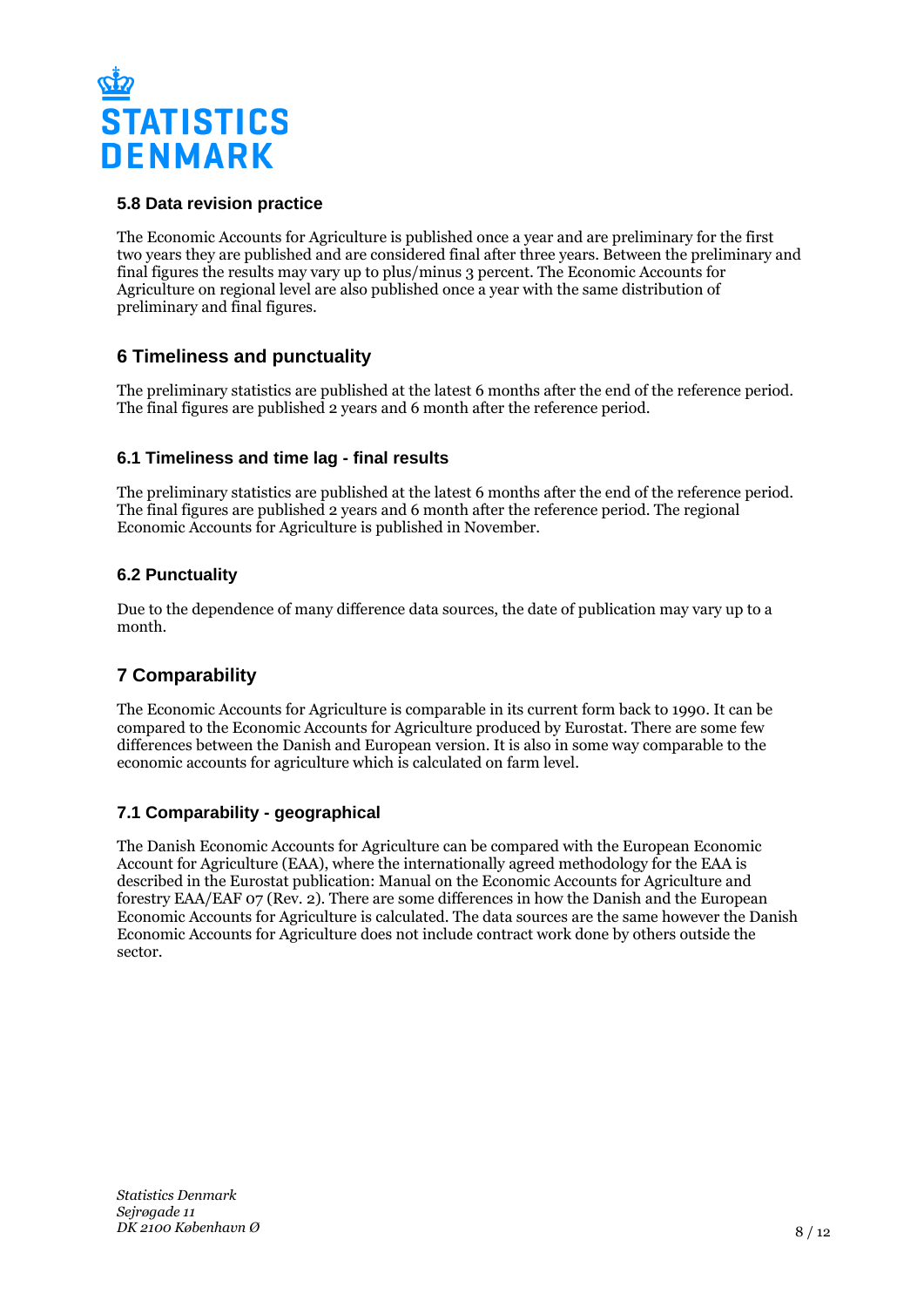

# **7.2 Comparability over time**

Comparable statistics on Economic Accounts for Agriculture at annual level are available back to 1990. As a consequence of the implementation of the methodology in the National Accounts, ENS 1995, a compilation method for gross domestic product at factor cost in agriculture was implemented in 2000 in accordance with internationally agreed guidelines. In February 2019 it was decided that the Economic Accounts for Agriculture will follow the new European guidelines for the National Accounts (ESA2010). There will be no significant changes in the Economic Accounts for Agriculture when changing to ESA2010. In 2005, it was decided to include indirect bank charges as intermediate consumption. The statistics back to 1990 have been revised in accordance with the methodology, and are available from Eurostat StatBank place country-region Denmark. Christmas trees are only accounted for from 1995 and onwards. Except for indirect bank charges and secondary receipts, gross domestic product at factor cost has also been calculated the basis of this methodology for the calendar years 1973-89. However, the new calculations are subject to some statistical uncertainty. Comparable statistics compiled in line with the previously applied methodology (before the revision in 2000) are available for the period 1975-98 for calendar years and for the period 1975/76-1998/99, covering operation years.

### **7.3 Coherence - cross domain**

Examples of other statistic in the area are the annual publications [Agricultural Account Statistics](https://www.dst.dk/da/Statistik/Publikationer/VisPub?cid=20707), which are dealing with the economic results in agriculture at farm level. The Agricultural Account Statistics is as such forms the agricultural component of the national accounts, but is further specified.

# **7.4 Coherence - internal**

Internal consistency in the Economic Accounts for Agriculture is secured by using the same input to the calculations of the statistics. If there are differences in the primary data sources, it is investigated if it has an influence on the Economic Accounts for Agriculture. It is sought that there are no changes in calculation methods for the Economic Accounts for Agriculture, so the internal consistency remains. If changes are made, they and the consequences will be described.

When there is a change in base year, there will also be a change in the composition of products in the aggregated groups e.g. pesticides and fertilizers. This is a natural consequence of the development in the real world and the price indices in the different base years will therefore never be exactly the same. When there are differences in the price indices in the different base years, it is our recommendation that the newest indices have the highest value.

# **8 Accessibility and clarity**

The statistics are published in [News from Statistics Denmark](https://www.dst.dk/en/Statistik/ny). The StatBank Denmark publishes the gross factor income of agriculture under the subject [Agricultural Economics](http://www.statbank.dk/10204). In addition, the figures are included in **[Statistical Yearbook and Statistical Ten Years Summary](https://www.dst.dk/en/Statistik/Publikationer)**. See more on the subject [Agricultural Economics](https://www.dst.dk/en/Statistik/emner/erhvervslivsektorer/landbrug-gartneri-og-skovbrug/jordbrugets%C3%B8konomi).

# **8.1 Release calendar**

The publication date appears in the release calendar. The date is confirmed in the weeks before.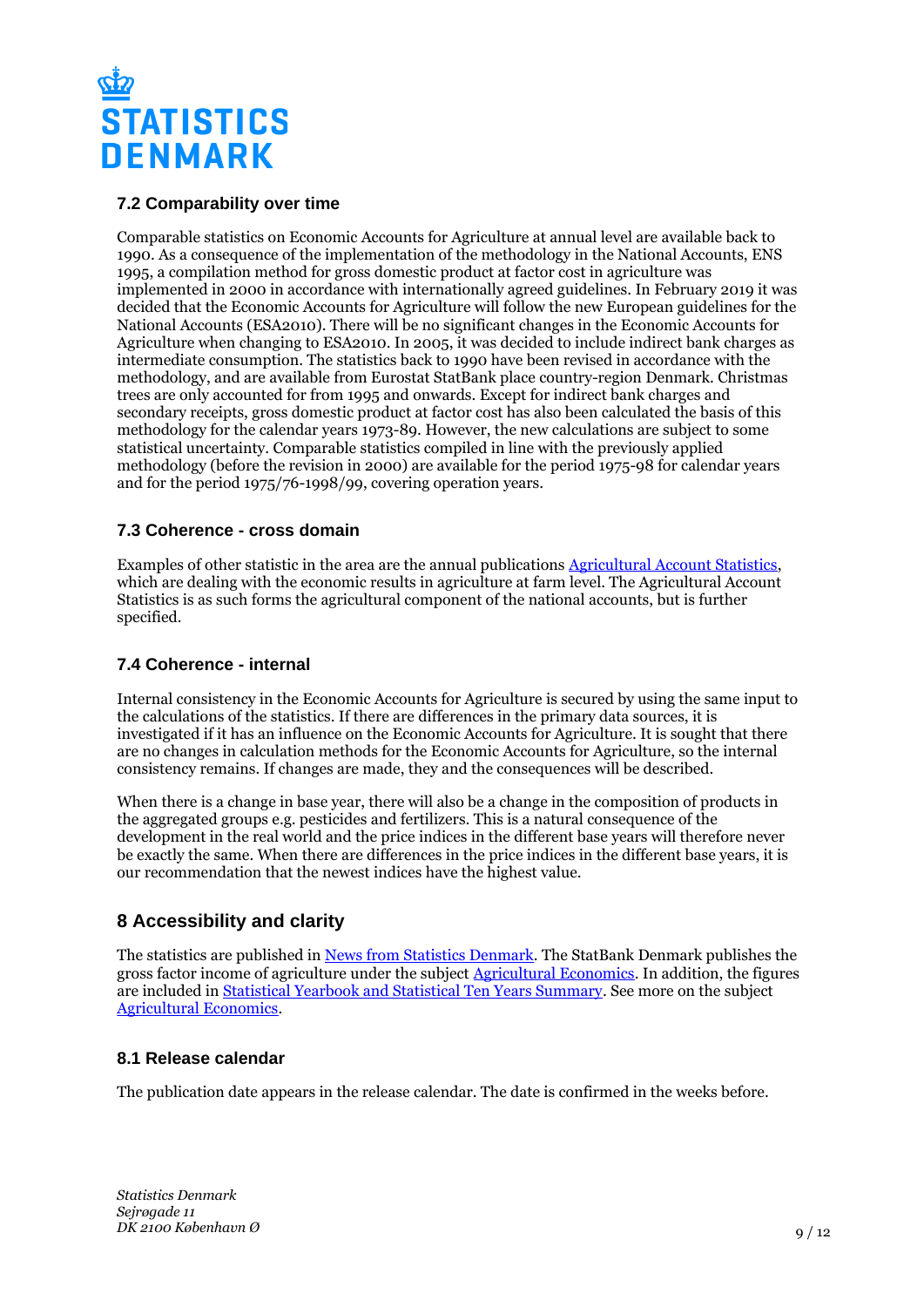

### **8.2 Release calendar access**

The Release Calender can be accessed on our English website: [Release Calender.](https://www.dst.dk/en/Statistik/offentliggoerelser.aspx)

### **8.3 User access**

Statistics are always published at 8:00 a.m. at the day announced in the release calendar. No one outside of Statistics Denmark can access the statistics before they are published.

### **8.4 News release**

It is published in [News from Statistics Denmark](https://www.dst.dk/en/Statistik/nyt) *Landbrugets bruttofaktorindkomst*.

### **8.5 Publications**

The Economic Accounts for Agriculture is not published in publications

### **8.6 On-line database**

The statistics are published in the StatBank under the subjects in the following tables:

- [KVAEL2](http://www.statbank.dk/KVAEL2): Total supply of mineral fertilizers/content of pure nutrients by type of substance, unit of measurement and time
- [LBF3:](http://www.statbank.dk/LBF3) Direct taxes and duties in farming by type and time
- [LBFI1:](http://www.statbank.dk/LBFI1) Gross domestic product at factor cost for agriculture by type and time
- [TILSKUD:](http://www.statbank.dk/TILSKUD) Directly subsidies in agriculture by type and time
- [LBFPRIS](http://www.statbank.dk/LBFPRIS): Price- and quantity indices for agricultural sales and intermediate consumption by type, index type and time
- [LBFI2:](http://www.statbank.dk/LBFI2) Gross domestic product at factor cost for agriculture by region, type and time
- [LBFPRIS1](http://www.statbank.dk/LBFPRIS1): Price- and quantity indices for agricultural sales and intermediate consumption by product, index type and time

### **8.7 Micro-data access**

Not relevant for this statistics.

### **8.8 Other**

Not relevant for this statistics.

# **8.9 Confidentiality - policy**

[Statistics Denmark on Code of Statistics.](https://www.dst.dk/en/OmDS/lovgivning.aspx)

### **8.10 Confidentiality - data treatment**

Individual products are discretioniced and left out of the publication.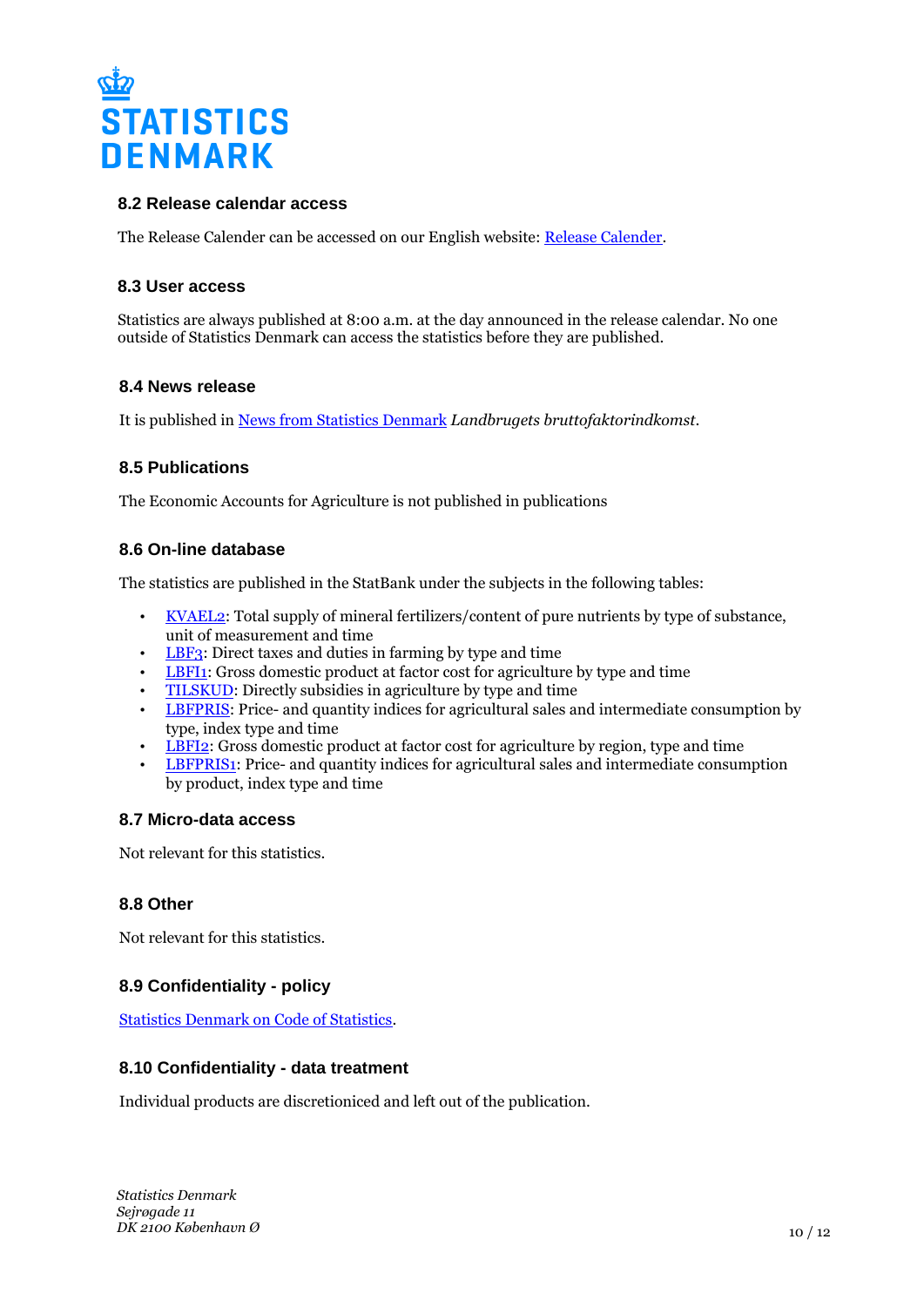

### **8.11 Documentation on methodology**

The internationally agreed methodology for the EAA is described in the Eurostat publication: Manual on the Economic Accounts for Agriculture and forestry EAA/EAF 97 (Rev. 1.1), Luxembourg 2000.

### **8.12 Quality documentation**

Results from the quality evaluation of products and selected processes are available in detail for each statistics and in summary reports for the Working Group on Quality.

# **9 Contact**

The administrative placement of these statistics are in the division of Food Industries. The person responsible is Jeppe Herring tlf. 39 17 33 25, e-mail: jhr@dst.dk

### **9.1 Contact organisation**

Statistics Denmark

### **9.2 Contact organisation unit**

Food Industries, Business Statistics

### **9.3 Contact name**

Jeppe Herring

### **9.4 Contact person function**

Responsible for the statistics

### **9.5 Contact mail address**

Sejrøgade 11, 2100 Copenhagen

### **9.6 Contact email address**

jhr@dst.dk

### **9.7 Contact phone number**

+45 39 17 33 25

### **9.8 Contact fax number**

+45 39 17 39 99

*Statistics Denmark Sejrøgade 11 DK 2100 København Ø*